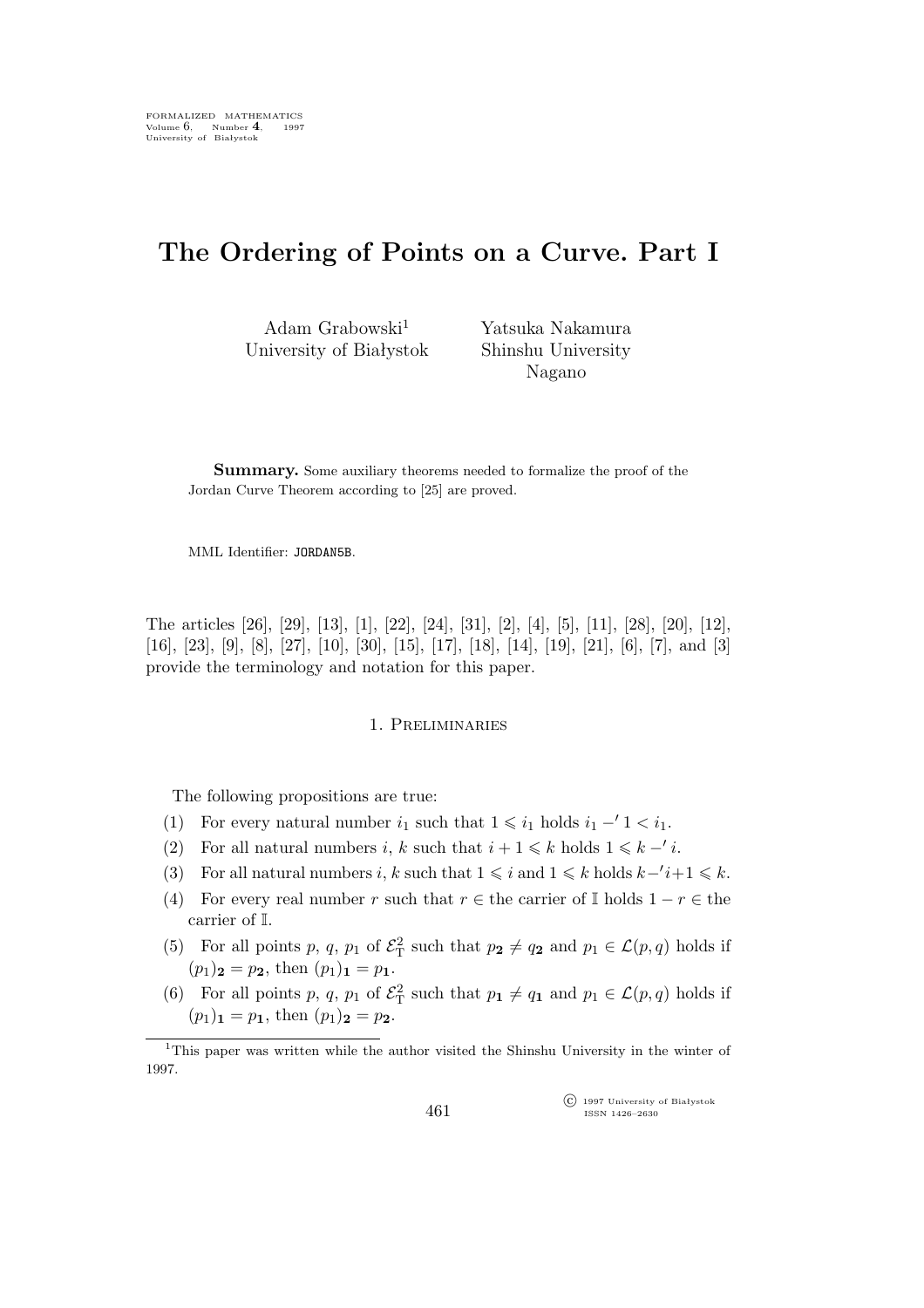# 462 adam grabowski and yatsuka nakamura

- (7) Let f be a finite sequence of elements of  $\mathcal{E}_T^2$ , P be a non empty subset of the carrier of  $\mathcal{E}_{\rm T}^2$ , F be a map from  $\mathbb I$  into  $(\mathcal{E}_{\rm T}^2)|P$ , and i be a natural number. Suppose  $1 \leq i$  and  $i + 1 \leq \text{len } f$  and  $f$  is a special sequence and  $P = \mathcal{L}(f)$  and F is a homeomorphism and  $F(0) = \pi_1 f$  and  $F(1) = \pi_{\text{len }f} f$ . Then there exist real numbers  $p_1$ ,  $p_2$  such that  $p_1 < p_2$  and  $0 \leq p_1$  and  $p_1 \leqslant 1$  and  $0 \leqslant p_2$  and  $p_2 \leqslant 1$  and  $\mathcal{L}(f, i) = F^\circ[p_1, p_2]$  and  $F(p_1) = \pi_i f$ and  $F(p_2) = \pi_{i+1} f$ .
- (8) Let f be a finite sequence of elements of  $\mathcal{E}^2_T$ , Q, R be non empty subsets of the carrier of  $\mathcal{E}^2_\mathrm{T}, F$  be a map from  $\mathbb I$  into  $(\bar{\mathcal{E}}^2_\mathrm{T}){\restriction} Q,$   $i$  be a natural number, and  $P$  be a non empty subset of  $\mathbb{I}$ . Suppose that
- (i)  $f$  is a special sequence,
- (ii)  $F$  is a homeomorphism,
- (iii)  $F(0) = \pi_1 f$ ,
- $(iv)$   $F(1) = \pi_{\text{len }f} f,$
- $(v) \quad 1 \leqslant i,$
- $(vi)$   $i + 1 \leqslant \text{len } f,$
- $(vii)$  $F^{\circ}P = \mathcal{L}(f, i),$
- (viii)  $Q = \widetilde{\mathcal{L}}(f)$ , and
	- (ix)  $R = \mathcal{L}(f, i)$ .

Then there exists a map G from  $\mathbb{I} \upharpoonright P$  into  $(\mathcal{E}_{\mathrm{T}}^2) \upharpoonright R$  such that  $G = F \upharpoonright P$  and G is a homeomorphism.

# 2. Some properties of real intervals

One can prove the following propositions:

- (9) For all points  $p_1$ ,  $p_2$ ,  $p$  of  $\mathcal{E}^2$  such that  $p_1 \neq p_2$  and  $p \in \mathcal{L}(p_1, p_2)$  holds  $LE(p, p, p_1, p_2)$ .
- (10) For all points p,  $p_1$ ,  $p_2$  of  $\mathcal{E}_T^2$  such that  $p_1 \neq p_2$  and  $p \in \mathcal{L}(p_1, p_2)$  holds  $LE(p_1, p, p_1, p_2)$ .
- (11) For all points p,  $p_1$ ,  $p_2$  of  $\mathcal{E}_T^2$  such that  $p \in \mathcal{L}(p_1, p_2)$  and  $p_1 \neq p_2$  holds  $LE(p, p_2, p_1, p_2).$
- (12) For all points  $p_1$ ,  $p_2$ ,  $q_1$ ,  $q_2$ ,  $q_3$  of  $\mathcal{E}^2$  such that  $p_1 \neq p_2$  and  $LE(q_1, q_2, p_1, p_2)$  and  $LE(q_2, q_3, p_1, p_2)$  holds  $LE(q_1, q_3, p_1, p_2)$ .
- (13) For all points p, q of  $\mathcal{E}_{\rm T}^2$  such that  $p \neq q$  holds  $\mathcal{L}(p,q) = \{p_1; p_1 \text{ ranges}$ over points of  $\mathcal{E}_{\mathrm{T}}^2$ : LE $(p, p_1, p, q) \wedge \mathrm{LE}(p_1, q, p, q)$ .
- (14) Let P be a non empty subset of the carrier of  $\mathcal{E}_{\rm T}^2$  and  $p_1$ ,  $p_2$  be points of  $\mathcal{E}_{\rm T}^2$ . If *P* is an arc from  $p_1$  to  $p_2$ , then *P* is an arc from  $p_2$  to  $p_1$ .
- (15) Let f be a finite sequence of elements of  $\mathcal{E}_{\rm T}^2$ , P be a subset of the carrier of  $\mathcal{E}_{\rm T}^2$ , and i be a natural number. Suppose f is a special sequence and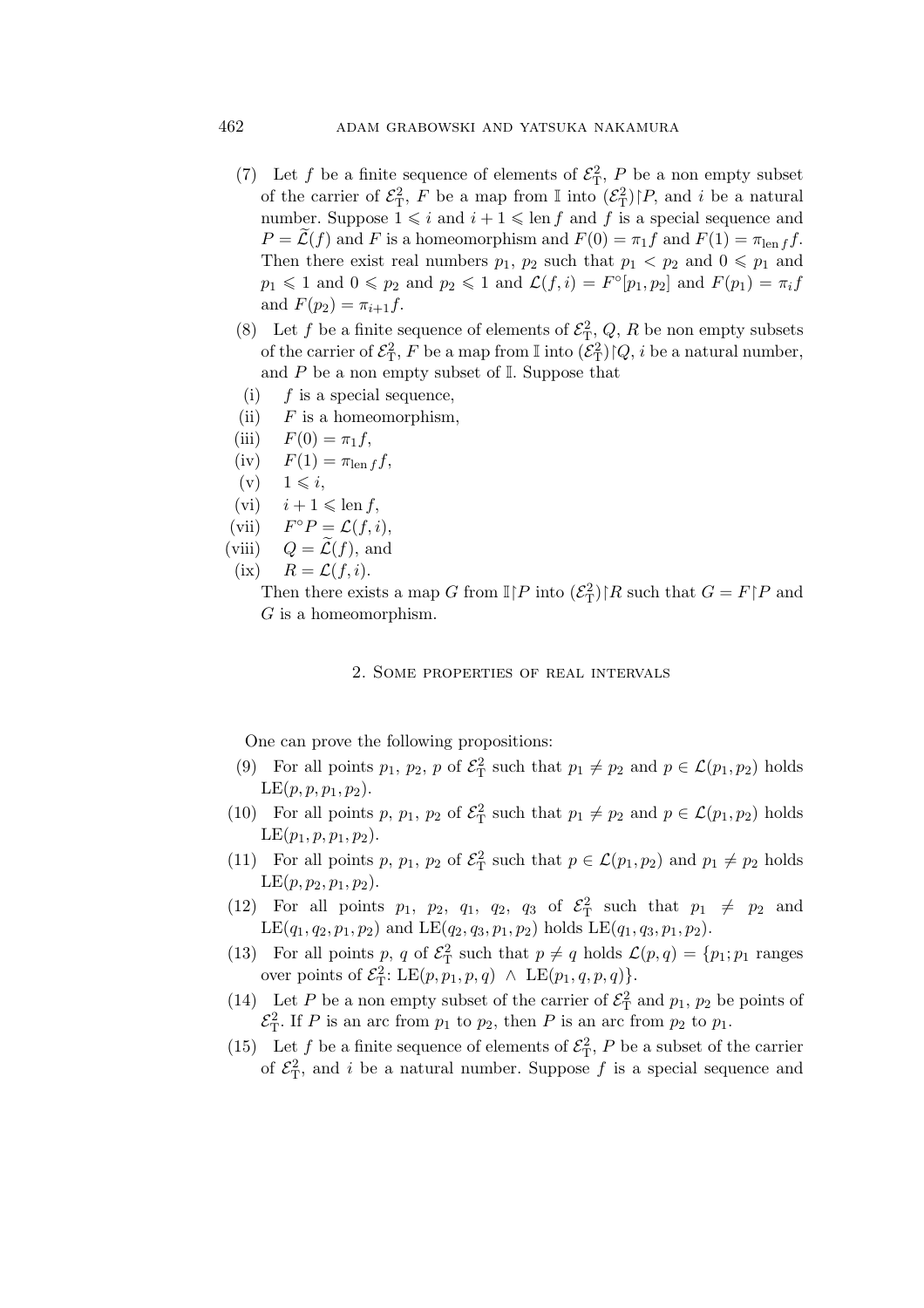$1 \leq i$  and  $i + 1 \leq \text{len } f$  and  $P = \mathcal{L}(f, i)$ . Then P is an arc from  $\pi_i f$  to  $\pi_{i+1}f$ .

### 3. Cutting off sequences

One can prove the following propositions:

- (16) Let  $g_1$  be a finite sequence of elements of  $\mathcal{E}_T^2$  and i be a natural number. Suppose  $1 \leq i$  and  $i \leq \text{len } g_1$  and  $g_1$  is a special sequence. If  $\pi_1 g_1 \in$  $\mathcal{L}(\text{mid}(g_1, i, \text{len } g_1)), \text{ then } i = 1.$
- (17) Let f be a finite sequence of elements of  $\mathcal{E}_{\rm T}^2$  and p be a point of  $\mathcal{E}_{\rm T}^2$ . If f is a special sequence and  $p = f(\text{len } f)$ , then  $| p, f = \langle p, p \rangle$ .
- (18) Let f be a finite sequence of elements of  $\mathcal{E}_{\text{T}}^2$  and k be a natural number. If  $1 \le k$  and  $k \le \text{len } f$ , then  $\text{mid}(f, k, k) = \langle \pi_k f \rangle$ .
- (19) Let f be a finite sequence of elements of  $\mathcal{E}_{\rm T}^2$  and p be a point of  $\mathcal{E}_{\rm T}^2$ . If f is a special sequence and  $p = f(1)$ , then  $| f, p = \langle p \rangle$ .
- (20) Let f be a finite sequence of elements of  $\mathcal{E}_{\rm T}^2$  and p be a point of  $\mathcal{E}_{\rm T}^2$ . If f is a special sequence and  $p \in \mathcal{L}(f)$ , then  $\mathcal{L}(\downarrow f, p) \subseteq \mathcal{L}(f)$ .
- (21) Let f be a finite sequence of elements of  $\mathcal{E}_{\rm T}^2$  and p be a point of  $\mathcal{E}_{\rm T}^2$ . If  $p \in$  $\mathcal{L}(f)$  and  $p \neq f(\text{len } f)$  and f is a special sequence, then Index $(p, \mid p, f) = 1$ .
- (22) Let f be a finite sequence of elements of  $\mathcal{E}_{\rm T}^2$  and p be a point of  $\mathcal{E}_{\rm T}^2$ . If  $p \in \mathcal{L}(f)$  and f is a special sequence, then  $p \in \mathcal{L}(\lbrace p, f \rbrace)$ .
- (23) Let f be a finite sequence of elements of  $\mathcal{E}_{\rm T}^2$  and p be a point of  $\mathcal{E}_{\rm T}^2$ . If  $p \in \mathcal{L}(f)$  and f is a special sequence and  $p \neq f(1)$ , then  $p \in \mathcal{L}(f, p)$ .
- (24) Let f be a finite sequence of elements of  $\mathcal{E}_{\rm T}^2$  and p be a point of  $\mathcal{E}_{\rm T}^2$ . If  $p \in \mathcal{L}(f)$  and  $p \neq f(\text{len } f)$  and f is a special sequence, then  $\lfloor \lfloor p, f, p \rfloor \rfloor$ .
- (25) Let f be a finite sequence of elements of  $\mathcal{E}_{\rm T}^2$  and p, q be points of  $\mathcal{E}_{\rm T}^2$ . If  $p \in \mathcal{L}(f)$  and  $q \in \mathcal{L}(f)$  and  $p = f(\text{len } f)$  and f is a special sequence, then  $p \in \mathcal{L}(\mathcal{A}, f).$
- (26) Let f be a finite sequence of elements of  $\mathcal{E}_{\rm T}^2$  and p, q be points of  $\mathcal{E}_{\rm T}^2$ . If  $p \in \mathcal{L}(f)$  and  $q \in \mathcal{L}(f)$  and f is a special sequence, then  $p \in \mathcal{L}(q, f)$  or  $q \in \mathcal{L}(\mid p, f).$
- (27) Let f be a finite sequence of elements of  $\mathcal{E}_{\rm T}^2$  and p, q be points of  $\mathcal{E}_{\rm T}^2$ . Suppose  $p \in \mathcal{L}(f)$  and  $q \in \mathcal{L}(f)$  and  $p \neq f(\text{len } f)$  or  $q \neq f(\text{len } f)$  and f is a special sequence. Then  $\mathcal{L}(\mathcal{J} | p, f, q) \subseteq \mathcal{L}(f)$ .
- (28) Let f be a non constant standard special circular sequence and i, j be natural numbers. Suppose  $1 \leq i$  and  $j \leq \text{len the Go-board of } f$  and  $i < j$ . Then  $\mathcal{L}((\text{the Go-board of } f)_{1,\text{width the Go-board of } f}, (\text{the Go-board of } f)_{1,\text{width}})$ f)i,width the Go-board of f) $\cap$ L((the Go-board of f)<sub>j</sub>,width the Go-board of f, (the Go-board of  $f$ )<sub>len the Go-board of f, width the Go-board of  $f$ ) =  $\emptyset$ .</sub>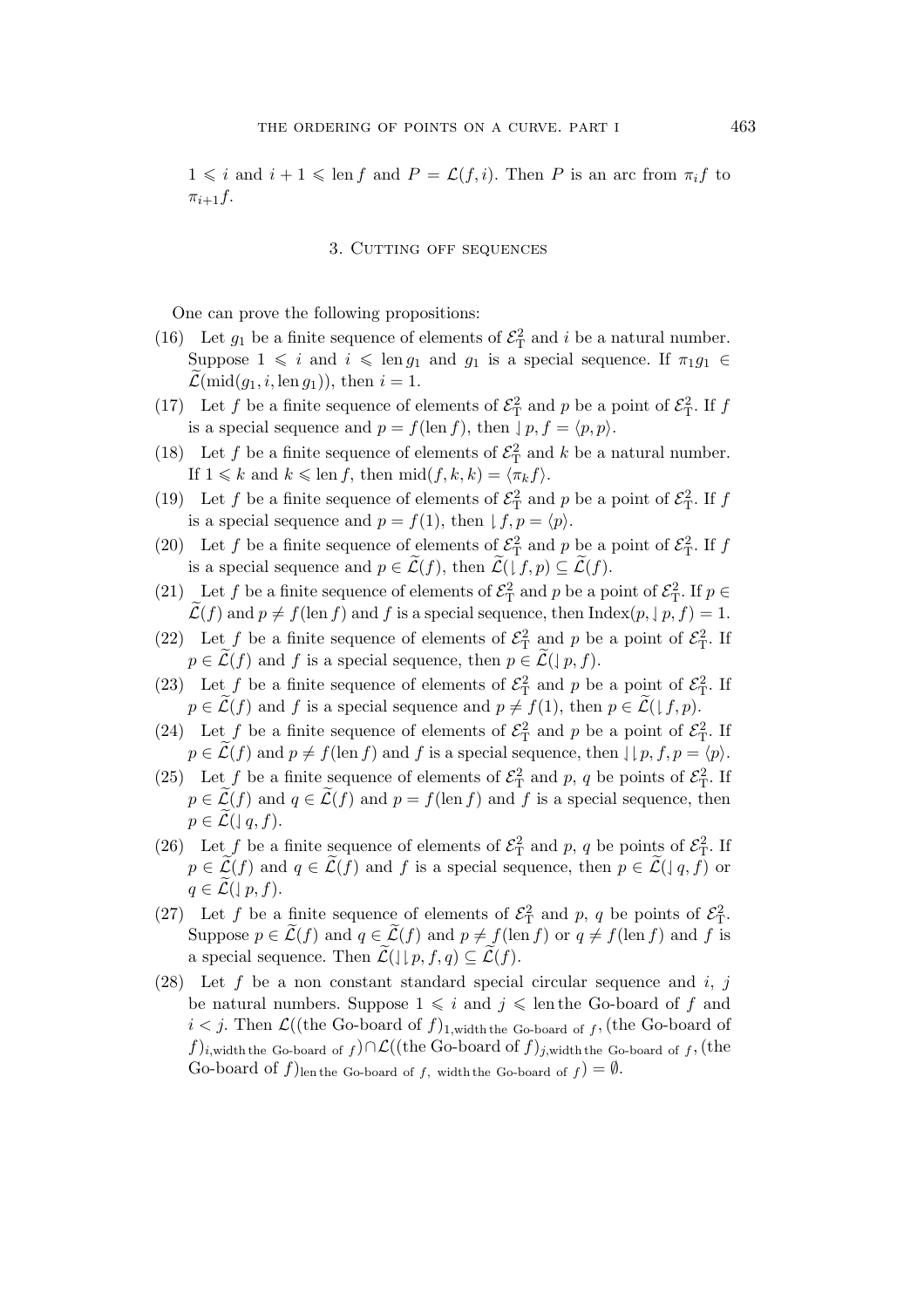# 464 adam grabowski and yatsuka nakamura

- (29) Let f be a non constant standard special circular sequence and  $i, j$ be natural numbers. Suppose  $1 \leq i$  and  $j \leq \text{width the Go-board of } f$ and  $i < j$ . Then  $\mathcal{L}((\text{the Go-board of } f)_{\text{len the Go-board of } f, 1}, (\text{the Go-board of } f)_{\text{len of } f})$ of  $f)$ len the Go-board of  $f, i)$ ∩  $\mathcal{L}((\text{the Go-board of } f)$ len the Go-board of  $f, j,$  (the Go-board of  $f$ )<sub>len the Go-board of  $f$ , width the Go-board of  $f$ ) =  $\emptyset$ .</sub>
- (30) Let f be a finite sequence of elements of  $\mathcal{E}_{\rm T}^2$  and p be a point of  $\mathcal{E}_{\rm T}^2$ . If f is a special sequence, then  $\vert \pi_1 f, f = f$ .
- (31) Let f be a finite sequence of elements of  $\mathcal{E}_{\rm T}^2$  and p be a point of  $\mathcal{E}_{\rm T}^2$ . If f is a special sequence, then  $| f, \pi_{\text{len } f} f = f$ .
- (32) Let f be a finite sequence of elements of  $\mathcal{E}^2$  and p be a point of  $\mathcal{E}_{\rm T}^2$ . If  $p \in \widetilde{\mathcal{L}}(f)$  and f is a special sequence and  $p \neq f(\text{len } f)$ , then  $p \in \mathcal{L}(\pi_{\text{Index}(p,f)}f, \pi_{\text{Index}(p,f)+1}f).$
- (33) Let f be a finite sequence of elements of  $\mathcal{E}_{\rm T}^2$ , p be a point of  $\mathcal{E}_{\rm T}^2$ , and i be a natural number. If f is a special sequence, then if  $\pi_1 f \in \mathcal{L}(f, i)$ , then  $i=1$ .
- (34) Let f be a non constant standard special circular sequence, j be a natural number, and P be a subset of the carrier of  $\mathcal{E}_{\rm T}^2$ . Suppose  $1 \leq j$  and  $j \leq$  width the Go-board of f and  $P = \mathcal{L}((\text{the Go-board of } f)_{1,j}, (\text{the Go$ board of  $f$ )len the Go-board of  $f$ , j). Then P is a special polygonal arc joining (the Go-board of  $f)_{1,j}$  and (the Go-board of  $f$ )len the Go-board of  $f, j$ .
- (35) Let f be a non constant standard special circular sequence, j be a natural number, and P be a subset of the carrier of  $\mathcal{E}_{\rm T}^2$ . Suppose  $1 \leq j$  and  $j \leq \text{len the Go-board of } f \text{ and } P = \mathcal{L}((\text{the Go-board of } f)_{j,1}, (\text{the Go-}$ board of  $f$ )<sub>j,width the Go-board of f</sub>. Then P is a special polygonal arc joining (the Go-board of  $f)_{j,1}$  and (the Go-board of  $f)_{j,\text{width the Go-board of } f}$ .

#### **REFERENCES**

- [1] Grzegorz Bancerek. The fundamental properties of natural numbers. *Formalized Mathematics*, 1(**1**):41–46, 1990.
- [2] Grzegorz Bancerek and Krzysztof Hryniewiecki. Segments of natural numbers and finite sequences. *Formalized Mathematics*, 1(**1**):107–114, 1990.
- [3] Leszek Borys. Paracompact and metrizable spaces. *Formalized Mathematics*, 2(**4**):481– 485, 1991.
- [4] Czesław Byliński. Functions and their basic properties. *Formalized Mathematics*, 1(**1**):55– 65, 1990.
- [5] Czesław Byliński. Functions from a set to a set. *Formalized Mathematics*, 1(**1**):153–164, 1990.
- [6] Czesław Byliński. The modification of a function by a function and the iteration of the composition of a function. *Formalized Mathematics*, 1(**3**):521–527, 1990.
- [7] Czesław Byliński. Some properties of restrictions of finite sequences. *Formalized Mathematics*, 5(**2**):241–245, 1996.
- [8] Agata Darmochwał. Compact spaces. *Formalized Mathematics*, 1(**2**):383–386, 1990.
- [9] Agata Darmochwał. Families of subsets, subspaces and mappings in topological spaces. *Formalized Mathematics*, 1(**2**):257–261, 1990.
- [10] Agata Darmochwał. The Euclidean space. *Formalized Mathematics*, 2(**4**):599–603, 1991.